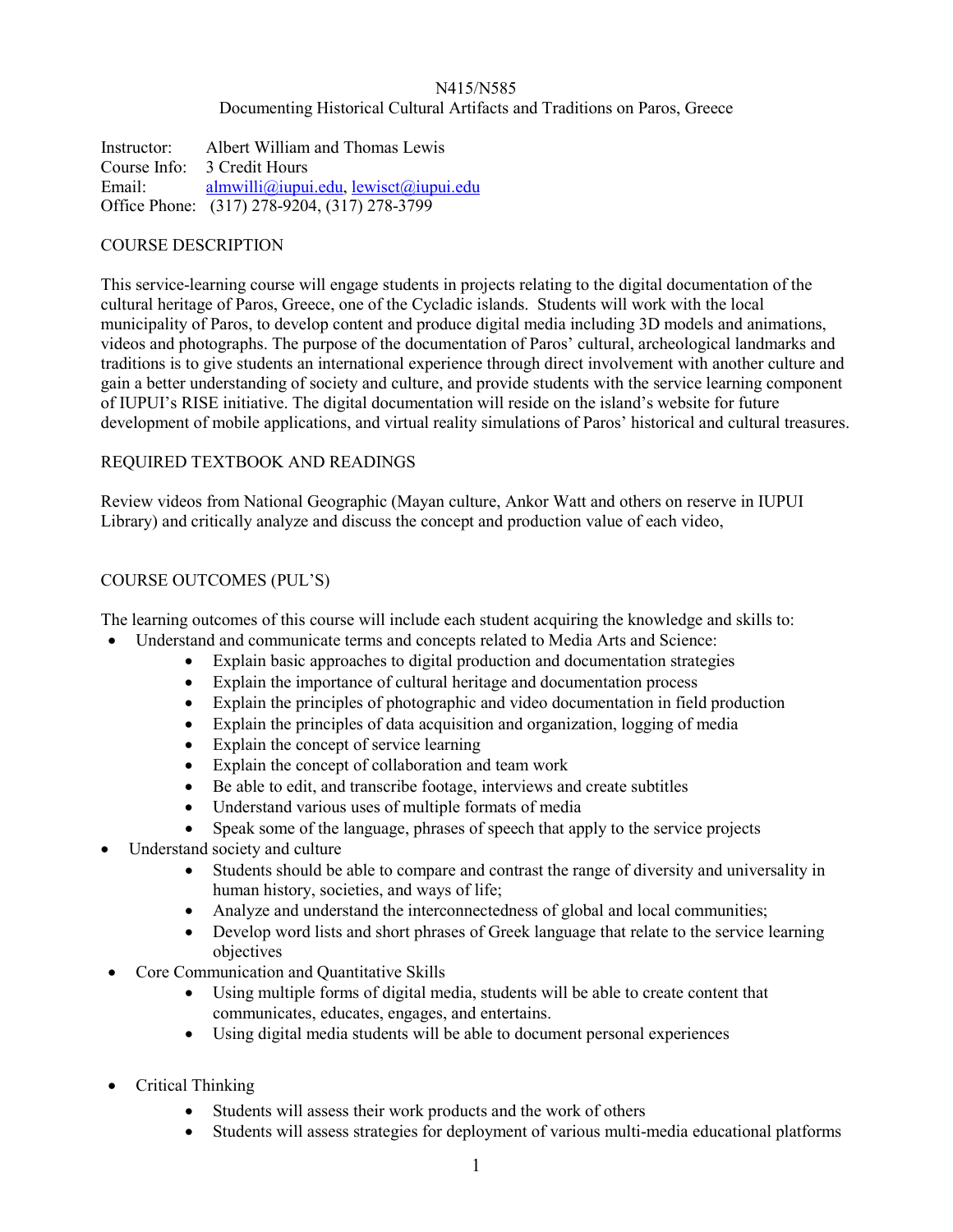- Perform the following techniques and practices:
	- Develop field work plan for team work of acquisition of local cultural heritage
	- Construct a digital collection and media log system of video and still photography
	- Review data collected after each field excursion
	- Development of digital assets to production standards
	- Creation of 3D models, textures, and animations that conform to project requirements
	- Engage a local cultural heritage expert in dialogue; learn some of the words and phrases
	- Work with local island inhabitants for translations and sub titles of media
	- Document cultural heritage and build a storyboard/VO for production
	- Work as a team and follow through with a finished product
	- Develop a project scope.

# Course Expectations:

Students will

- Learn the process of digital documentation of cultural heritage of Paros, Greece
- Understand the process of "digital storytelling" of the island's cultural heritage and archeological sites by interviewing local experts and residents.
- Converse with island inhabitants; learn to speak some of the language in order to produce the media with translations or subtitles.

## Assessment:

Completion of all expected assignments. These include:

- Daily written journals
- Daily photographic submissions
- A short video documentary of a local resident
- A final written reflection of the course
- The service learning final project.
- Any other materials as decided by the instructors such as media files, work logs, etc.

# Student Presentations

Each student will have an opportunity to discuss and demonstrate their work in class and be given feedback by the instructor and classmates. Feedback is part of the class assessment process, a constructive method to give students a chance to review each other's work. Students will also engage with the local community in interviews and other documentation initiatives for this service-learning course.

# OTHER MATERIALS RELATED TO THE COURSE

Students will be required to engage in physical activities such as hiking, walking and carrying photographic and video fieldwork equipment over distance and rough terrain.

# REQUIRED ITEMS FOR THIS COURSE:

- 1. Laptop computer, batteries, correct electrical conversion devices
- 2. Portable hard drive 500 GB minimum
- 3. Flash Drive 64 GB minimum
- 4. Current passport

# RECOMMENDED ITEMS

1. Digital still camera and or video camera, tripods, cables and electrical components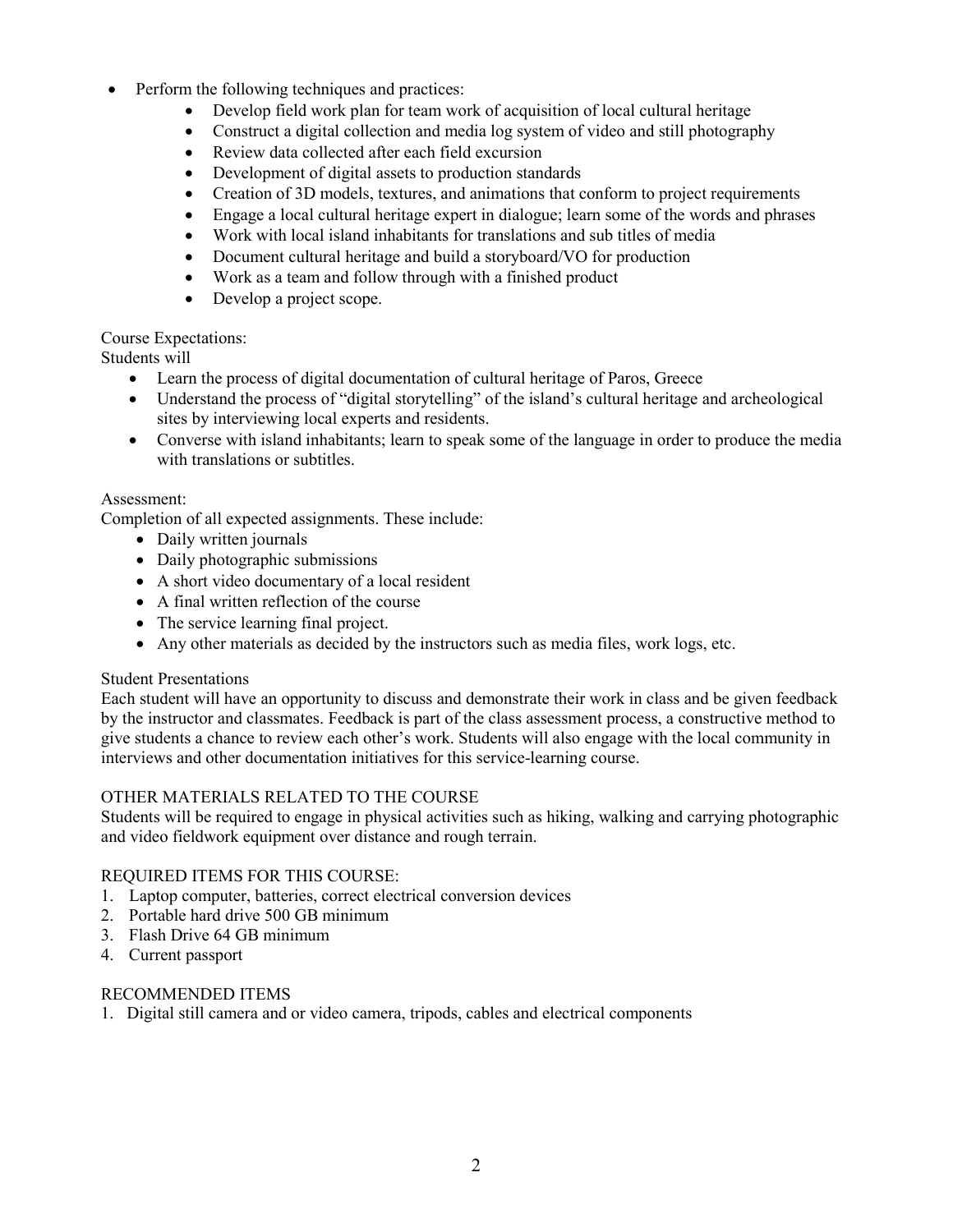# COURSE STRUCTURE OVERVIEW

The course structure is composed of three parts:

Pre-departure

- In addition to a pre-departure orientation meeting to discuss logistics, there will be three four hour class sessions held at the School of Informatics prior to departure to provide academic content and field experience.
	- o Session 1: Read syllabus and explain course, expectations of students, logistics and expectations of travel, concepts about travel and tourism, Overview of the island of Paros, Greece, and it's cultural heritage and ways of documenting that heritage; introduction to Greece by an IUPUI Classical studies faculty member
	- o Session 2: Introduce principles basic in the field of digital documentation of culture heritage. Students will bring gear to class and engage in a simulation of field documentation process
	- o Session 3: Follow up topics and final preparation for departure

On site

- Students will engage in discussions with local municipality concerning media arts and science technology.
- Students will record the digital footage and have it translated for sub-titling in the final version.
- On-site field production process of digital documentation of cultural heritage.
- Acquisition of multimedia for local tourism and promotional campaign.
- Design, production, and implementation of 3D models of sites.
- Discussion of the importance of cultural heritage preservation.
- Discussion of the documentation process to "tell the story of place, time, and cultural heritage"
- Discussion with Municipality of Paros for preparation of digital documentation and development of service learning component
- Digital documentation of cultural heritage, logging and indexing of data
- Production of various assets for promotion of island tourism and understanding of island cultural artifacts
- Development of project scopes for media arts and science technology applications to enhance future documentation and promotion of cultural heritage.
	- o mobile application to describe the island's downtown, outlying sites, and cultural and historical sites.
- There will be a final reception for participants and students to show the finished digital documentation and project.

## Return

- If needed, all students will participate in three four hour class meetings to debrief, share memories, reflect on the study-abroad experience, assemble all digital assets, and consider how they might build on their international experiences in their future studies.
- Each student will submit his or her digital journal documenting the service learning experience.
- All digital assets must be archived to instructors standards before a final grade will be released
- Students wishing to extend international travel may be excused from these meetings with prior written consent of instructors and with plans to complete all expected data archiving prior to traveling.
- Students will be expected to return all equipment that has been assigned to them in a as designated by instructors..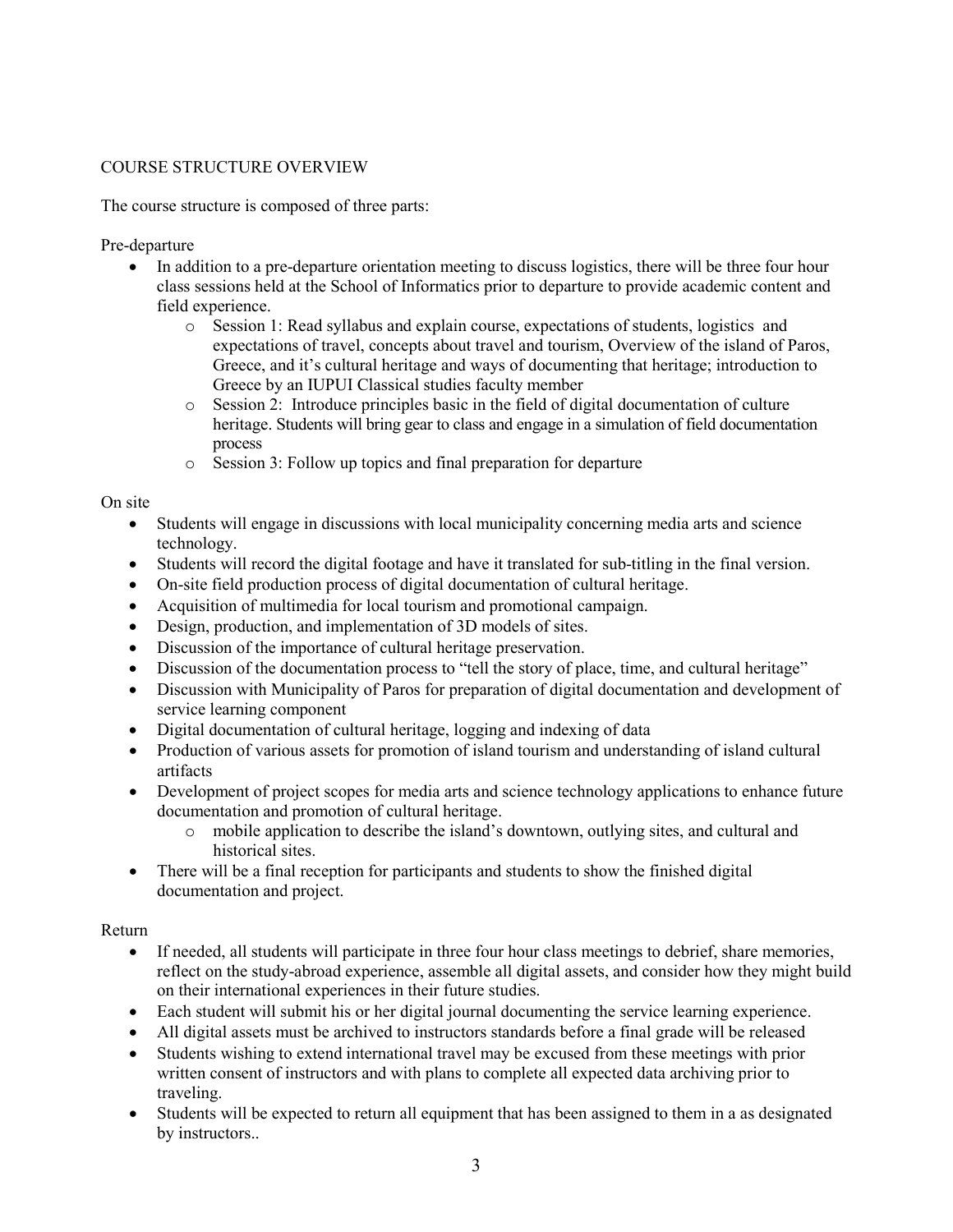Weekly Schedule & Information

| May           |                                          | What is expected                                                                                                                                                                                                                                                                                                                      |
|---------------|------------------------------------------|---------------------------------------------------------------------------------------------------------------------------------------------------------------------------------------------------------------------------------------------------------------------------------------------------------------------------------------|
| 13            | <b>ITCT</b> Meet, overview of<br>trip    | Read syllabus and explain course, expectations of<br>students, logistics and expectations of travel,<br>concepts about travel and tourism, Overview of<br>the island of Paros, Greece, and it's cultural<br>heritage and ways of documenting that heritage;<br>introduction to Greece by an IUPUI Classical<br>studies faculty member |
| 14            | <b>ITCT</b> Field production<br>exercise | Introduce principles basic in the field of digital<br>documentation of culture heritage. Students will<br>bring gear to class and engage in a simulation of<br>field documentation process                                                                                                                                            |
| 15            | <b>ITCT</b> Field production<br>exercise | Follow up topics and final preparation for<br>departure                                                                                                                                                                                                                                                                               |
|               |                                          |                                                                                                                                                                                                                                                                                                                                       |
| 21            | Paros, Greece                            | Orientation meeting, explore Parikia on Paros, tour<br>archaeological museum                                                                                                                                                                                                                                                          |
| 22            | Paros                                    | Meet with Local Municipality of Paros, define first<br>interviews and research objectives, video production,<br>3D models, Service Learning and Digital Documentation<br>of cultural heritage plan                                                                                                                                    |
| 23            | Field work                               | Pre-production                                                                                                                                                                                                                                                                                                                        |
| 24            | Sunday Day off                           |                                                                                                                                                                                                                                                                                                                                       |
| $25 - 30$     | Field work                               | Pre-production and production, assess first weeks work,<br>continue with second round of video interviews, research,<br>3D models and textures                                                                                                                                                                                        |
| 30            | Field Trip                               | <b>TBD</b>                                                                                                                                                                                                                                                                                                                            |
| 31            | Sunday Day off                           |                                                                                                                                                                                                                                                                                                                                       |
| June<br>$1-4$ | Field work                               | Rough cuts of animations and video for review,<br>revisions, voice over and translations. Continue with<br>production on all assets                                                                                                                                                                                                   |
| $5 - 7$       | Free Time                                | Student free time                                                                                                                                                                                                                                                                                                                     |
| $8 - 10$      | Field work                               | Post-production on all assets                                                                                                                                                                                                                                                                                                         |
| 11            | Presentation                             | Final reception for local participants and students                                                                                                                                                                                                                                                                                   |
| 12            | Class                                    | Exit interviews, archive data                                                                                                                                                                                                                                                                                                         |
| 13            | Students may leave for<br>Indy           |                                                                                                                                                                                                                                                                                                                                       |
| June          | Meet at ITCT                             | Return assigned equipment                                                                                                                                                                                                                                                                                                             |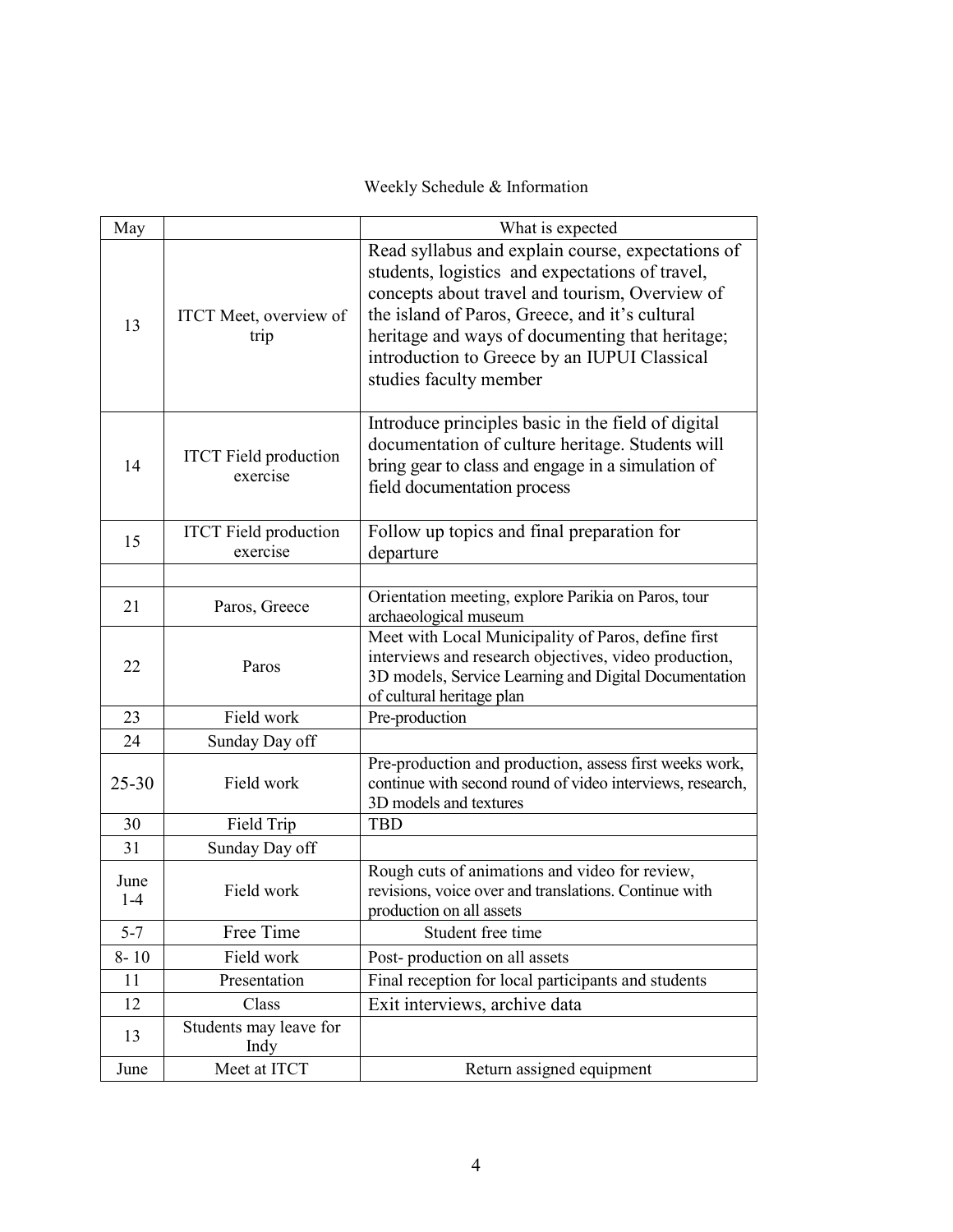#### GRADING Points

- 20% General class participation including discussions, conversations and critiques
- 30% Personal reflections
	- o Daily written journals
	- o Daily photographic submissions
	- o A short video documentary of a local resident
	- o A final written reflection of the course
	- $\circ$  Any other materials as decided by the instructors such as media files, work logs, etc
- 50% Service-learning project

# **Grade Scale**

| $A+$    | $100 +$                                  |
|---------|------------------------------------------|
| A       | $93 - 99.99$                             |
| $A -$   | $90 - 92.99$                             |
| $_{B+}$ | $87 - 89.99$                             |
| B.      | $83 - 86.99$                             |
| B-      | $80 - 82.99$                             |
| C+      | 77 – 79 99                               |
| C       | $73 - 76.99$                             |
| C-      | $70 - 7299$                              |
| $D+$    | $67 - 69.99$                             |
| D       | 63 – 66 99                               |
| D-      | $60 - 62.99$                             |
| ᠇       | $P_1$ $\sim$ $\sim$ $\sim$ $\sim$ $\sim$ |

- F Below 60%
	- NO LATE PROJECTS WILL BE ACCEPTED.
	- **Any project will be assigned a score of 0 (zero) points if not turned in by the deadline.**
	- It is your responsibility to understand all due dates.
	- A data CD (or data DVD) with name and assignment number will be accepted for assignments. Flash drives are also accepted, but may not be returned. Points will be off taken for improperly labeled media and assignments
		- o Example for file: lastName\_projectName.fileExtension
		- o Example for media: Joan Smith, Class ###, Project ###
	- Work may be turned in any time prior to the due date. Work will be considered late if not turned in at the date expected.

# **OTHER CONSIDERATIONS**

- Please come to class on time and be prepared.
- Participation in class discussions, including class critiques and all written papers are required and will be considered in final grading.
- Students will develop and present individual components of a group project.
- Cell phones, blackberries, iPods, and other devices should be turned off and not used during class time.
- Social sites such as Facebook, Twitter, or any others, may not be accessed during class time unless as determined to be part of the course.
- Work for other courses may not be done during this class time.
- No student is allowed to leave early without permission of the instructor.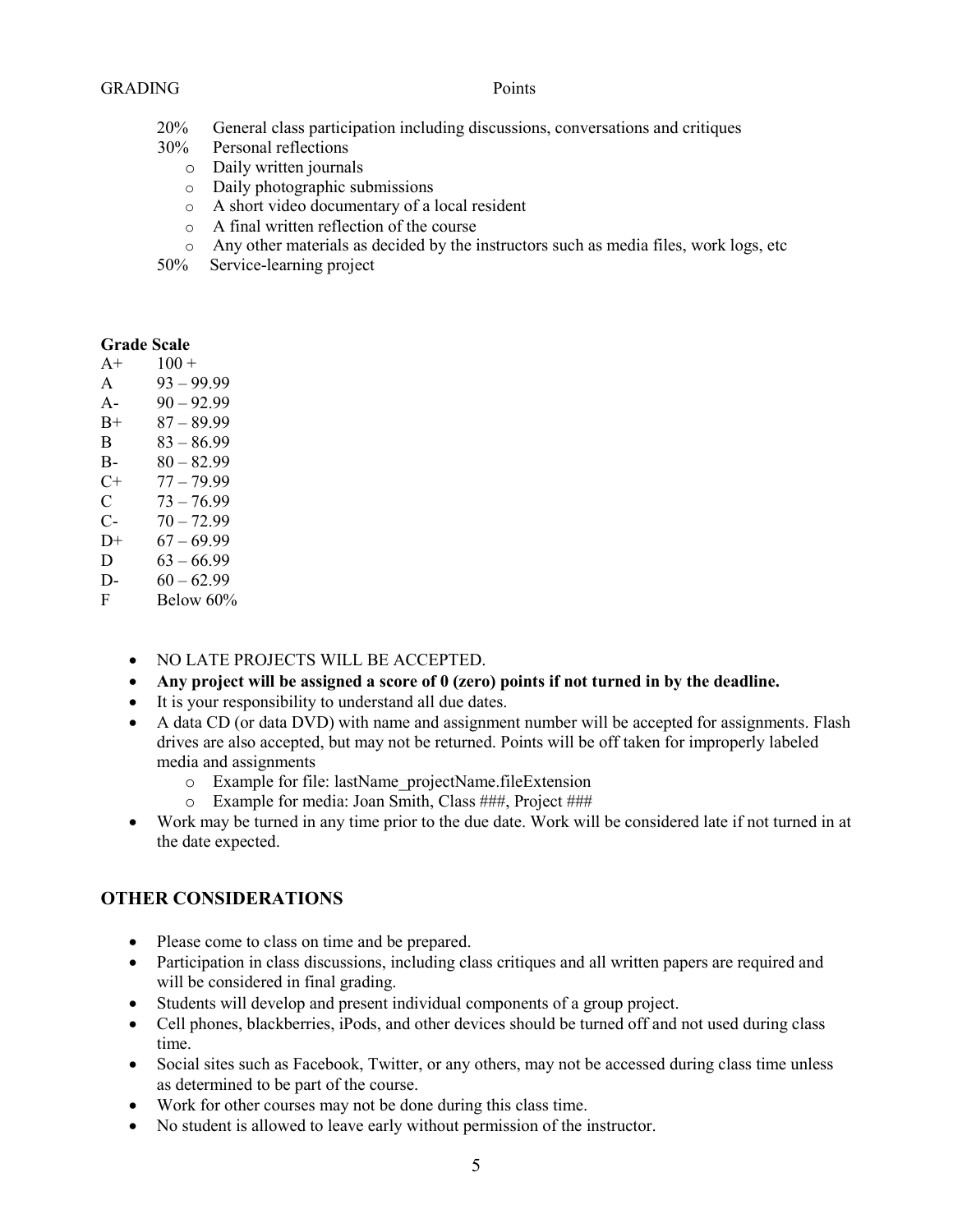## **POLICIES** *for* **ATTENDANCE & ASSIGNMENT/PROJECT DEADLINES**

- **Missing class WILL impact your grade**. Students are allowed two absences before their grade will be effected. Missing class means you do not show for the whole or majority of the session.
- On the third missed class time your final grade will drop 5 points (regardless of the reason).
- On the fourth missed class your final grade will drop 10 points (regardless of the reason), and 5 additional points thereafter for each additional class missed.
- **Responsible for due dates and related materials**: All due assignments are each student's responsibility. If class is missed, the student is still responsible for the assignment, as well as to find out what was covered in class, e.g., any new assignments or variations to an existing assignment.. Ultimately, each student is responsible for the deadline. Also, assignment deadlines should be adhered to, to insure fairness to all students. For the purpose of maintaining an equal and fair evaluation of each student's work, no student will receive special treatment.
- Incompletes will NOT be issued except under very extreme personal conditions that have been reviewed by the instructor and in consultation with the Dean's Office.

## **MISSION STATEMENT**

The Mission of IUPUI is to provide for its constituents excellence in

- Teaching and Learning;
- Research, Scholarship, and Creative Activity; and
- Civic Engagement.

With each of these core activities characterized by

- Collaboration within and across disciplines and with the community;
- A commitment to ensuring diversity; and
- Pursuit of best practices.

IUPUI's mission is derived from and aligned with the principal components—Communities of Learning, Responsibilities of Excellence, Accountability and Best Practices—of Indiana University's Strategic Directions Charter.

# **STATEMENT OF VALUES**

IUPUI values the commitment of students to learning; of faculty to the highest standards of teaching, scholarship, and service; and of staff to the highest standards of service. IUPUI recognizes students as partners in learning. IUPUI values the opportunities afforded by its location in Indiana's capital city and is committed to serving the needs of its community. Thus, IUPUI students, faculty, and staff are involved in the community, both to provide educational programs and patient care and to apply learning to community needs through service. As a leader in fostering collaborative relationships, IUPUI values collegiality, cooperation, creativity, innovation, and entrepreneurship as well as honesty, integrity, and support for open inquiry and dissemination of findings. IUPUI is committed to the personal and professional development of its students, faculty, and staff and to continuous improvement of its programs and services.

## **CODE OF CONDUCT**

All students should aspire to the highest standards of academic integrity. Using another student's work on an assignment, cheating on a test, not quoting or citing references correctly, or any other form of dishonesty or plagiarism shall result in a grade of zero on the item and possibly an F in the course. Incidences of academic misconduct shall be referred to the Department Chair and repeated violations shall result in dismissal from the program.

All students are responsible for reading, understanding, and applying the *Code of Student Rights, Responsibilities and Conduct* and in particular the section on academic misconduct. Refer to *The Code* > *Responsibilities* > *Academic Misconduct* at [http://www.indiana.edu/~code/.](http://www.indiana.edu/~code/) All students must also successfully complete the Indiana University Department of Education "How to Recognize Plagiarism" Tutorial and Test.<https://www.indiana.edu/~istd> You must document the difference between your writing and that of others. Use quotation marks in addition to a citation, page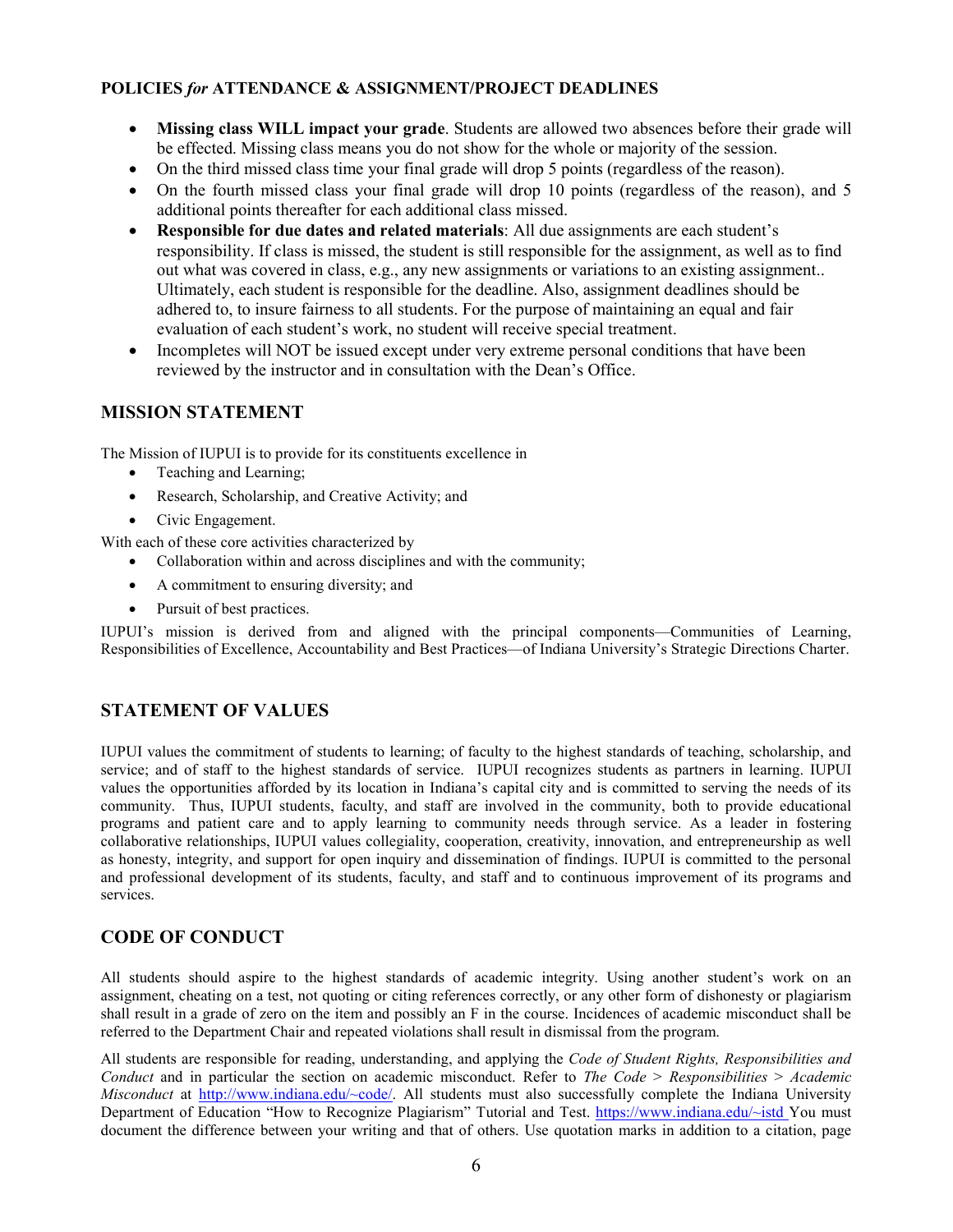number, and reference whenever writing someone else's words (e.g., following the *Publication Manual of the American Psychological Association*). To detect plagiarism instructors apply a range of methods, including Turnitin.com. <http://www.ulib.iupui.edu/libinfo/turnitin>

## **Academic Misconduct:**

- 1. **Cheating:** C heating is considered to be an attem pt to use or provide unauthorized assistance, m aterials, information, or study aids in any form and in any academic exercise or environment.
	- a. A student must not use external assistance on any "in-class" or "take-home" examination, unless the instructor specifically has authorized external assistance. This prohibition includes, but is not limited to, the use of tutors, books, notes, calculators, computers, and wireless communication devices.
	- b. A student must not use another person as a substitute in the taking of an examination or quiz, nor allow other persons to conduct research or to prepare work, without advanced authorization from the instructor to whom the work is being submitted.
	- c. A student must not use materials from a commercial term paper company, files of papers prepared by other persons, or submit documents found on the Internet.
	- d. A student must not collaborate with other persons on a particular project and submit a copy of a written report that is represented explicitly or implicitly as the student's individual work.
	- e. A student must not use any unauthorized assistance in a laboratory, at a computer terminal, or on fieldwork.
	- f. A student must not steal examinations or other course materials, including but not limited to, physical copies and photographic or electronic images.
	- g. A student must not submit substantial portions of the same academic work for credit or honors more than once without permission of the instructor or program to whom the work is being submitted.
	- h. A student must not, without authorization, alter a grade or score in any way, nor alter answers on a returned exam or assignment for credit.
- 2. **Fabrication:** A student must not falsify or invent any information or data in an academic exercise including, but not limited to, records or reports, laboratory results, and citation to the sources of information.
- 3. **Plagiarism:** Plagiarism is defined as presenting someone else's work, including the work of other students, as one's own. Any ideas or materials taken from another source for either written or oral use must be fully acknowledged, unless the information is common knowledge. What is considered "common knowledge" may differ from course to course.
	- a. A student must not adopt or reproduce ideas, opinions, theories, formulas, graphics, or pictures of another person without acknowledgment.
	- b. A student must give credit to the originality of others and acknowledge indebtedness whenever:
		- 1. directly quoting another person's actual words, whether oral or written;
		- 2. using another person's ideas, opinions, or theories;
		- 3. paraphrasing the words, ideas, opinions, or theories of others, whether oral or written;
		- 4. borrowing facts, statistics, or illustrative material; or
		- 5. offering materials assembled or collected by others in the form of projects or collections without acknowledgment
- 4. **Interference:** A student must not steal, change, destroy, or impede another student's work, nor should the student unjustly attempt, through a bribe, a promise of favors or threats, to affect any student's grade or the evaluation of academic performance. Impeding another student's work includes, but is not limited to, the theft, defacement, or mutilation of resources so as to deprive others of the information they contain.
- 5. **Violation of Course Rules:** A student must not violate course rules established by a department, the course syllabus, verbal or written instructions, or the course materials that are rationally related to the content of the course or to the enhancement of the learning process in the course.
- 6. **Facilitating Academic Dishonesty:** A student must not intentionally or knowingly help or attempt to help another student to commit an act of academic misconduct, nor allow another student to use his or her work or resources to commit an act of misconduct.